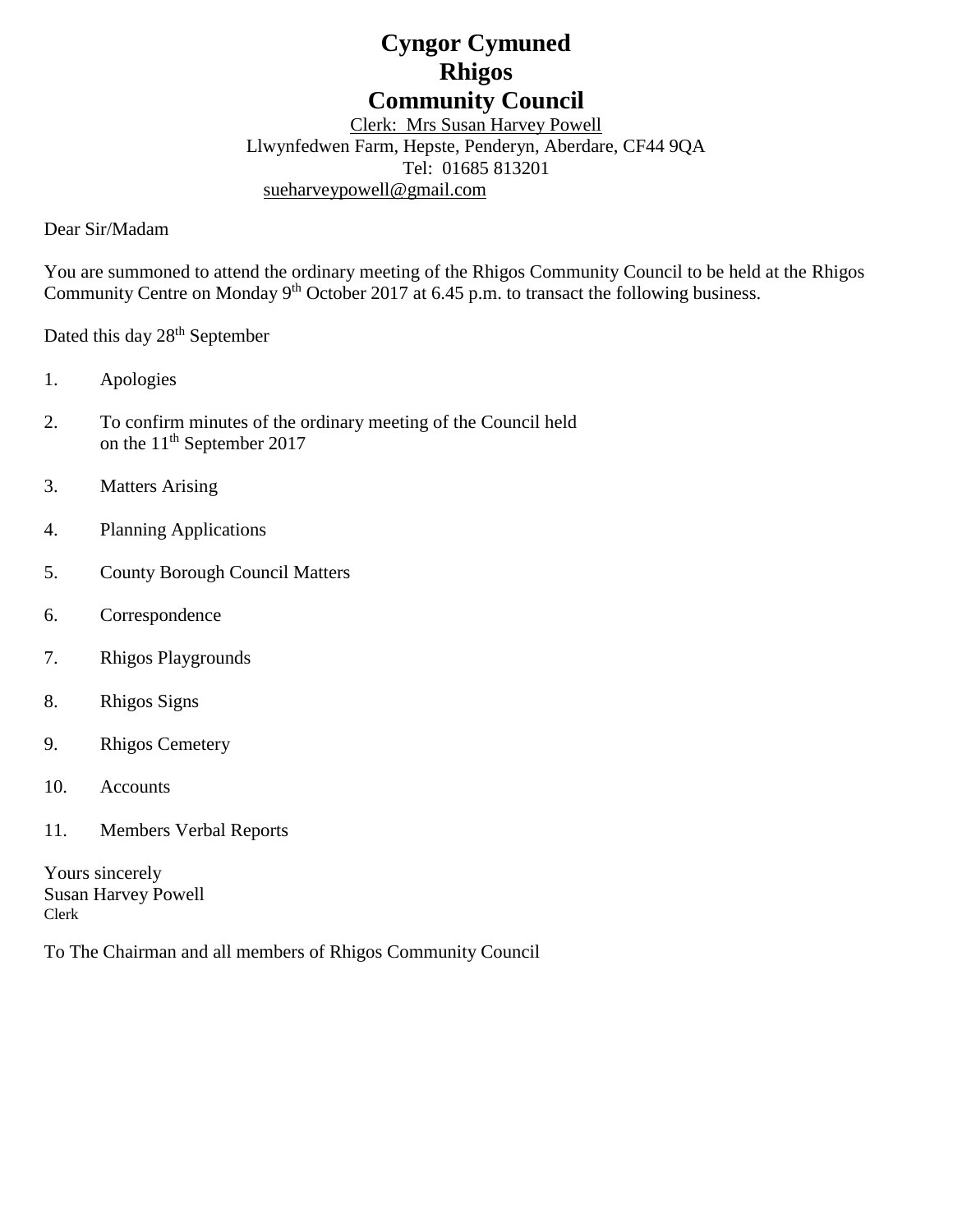## **Rhigos Community Council**

Minutes of the ordinary meeting of Rhigos Community Council held at Rhigos Community Centre on Monday 11th September 2017 at 6.45 p.m.

| Present: | Cllrs. M Pope, G Thomas, P Oliver, H Wagner, M Evans, M Smith, |
|----------|----------------------------------------------------------------|
|          | L Leach, S Maull, Mr C Mainwaring Walters, Mr M Eames Selar,   |
|          | Mrs M Morgan, Mrs J Woodward                                   |

Apologies: Cllr. C Hopes, O Morgan

### **2017/66 Minutes**

It was resolved to confirm Minutes of the Ordinary Meeting of the Council held on 11th September 2017

**2017/67 Declaration of Interest**

None recorded

## **2017/68 Matters Arising**

- a. Bike Track Cwm Hwnt Mr M Eames and Mr C Mainwaring attended the meeting regarding the planning application for the bike track at Cwm Hwnt as part of the new planning regulations apparently states that the applicants have to consult with community councils. The following points were raised,
	- 1. Access to the site should be from the Treherbert road not through the village.
	- 2. Conflict with the bridleway. Possibly re-routing the path but would this be acceptable to horse riders.
	- 3. Who would be responsible if an accident occurred between a motor bike and horse rider.
	- 4. Noise pollution/nuisance to properties in Cwm Hwnt.
	- 5. Unauthorised access via the Parish road and illegal use of the site by motor bikes.
	- 6. Motor bikes using Halt Road/ Mount Road to travel to the site.
	- 7. Large groups of riders causing conflict with other road users.
	- 8. Why couldn't the Selar site be used after the restoration as it is further away from the community.
	- 9. The number of days per year should be limited and restrictions should be used on time of day and to exclude Sundays.
	- 10.Signs should be put up when the track is being used.
	- 11.If the application is passed will there be any benefit to the community.

Mr Mainwaring took note of all that was reported. Mrs Powell will ring RCT planning to clarify this new rule regarding consultations with community councils.

b. Unsafe Memorials – Mrs Powell has looked through the report but more information is needed from Vale Memorials

**2017/69 Planning**

It was resolved to note:

a. Propose dwelling land at Halt Close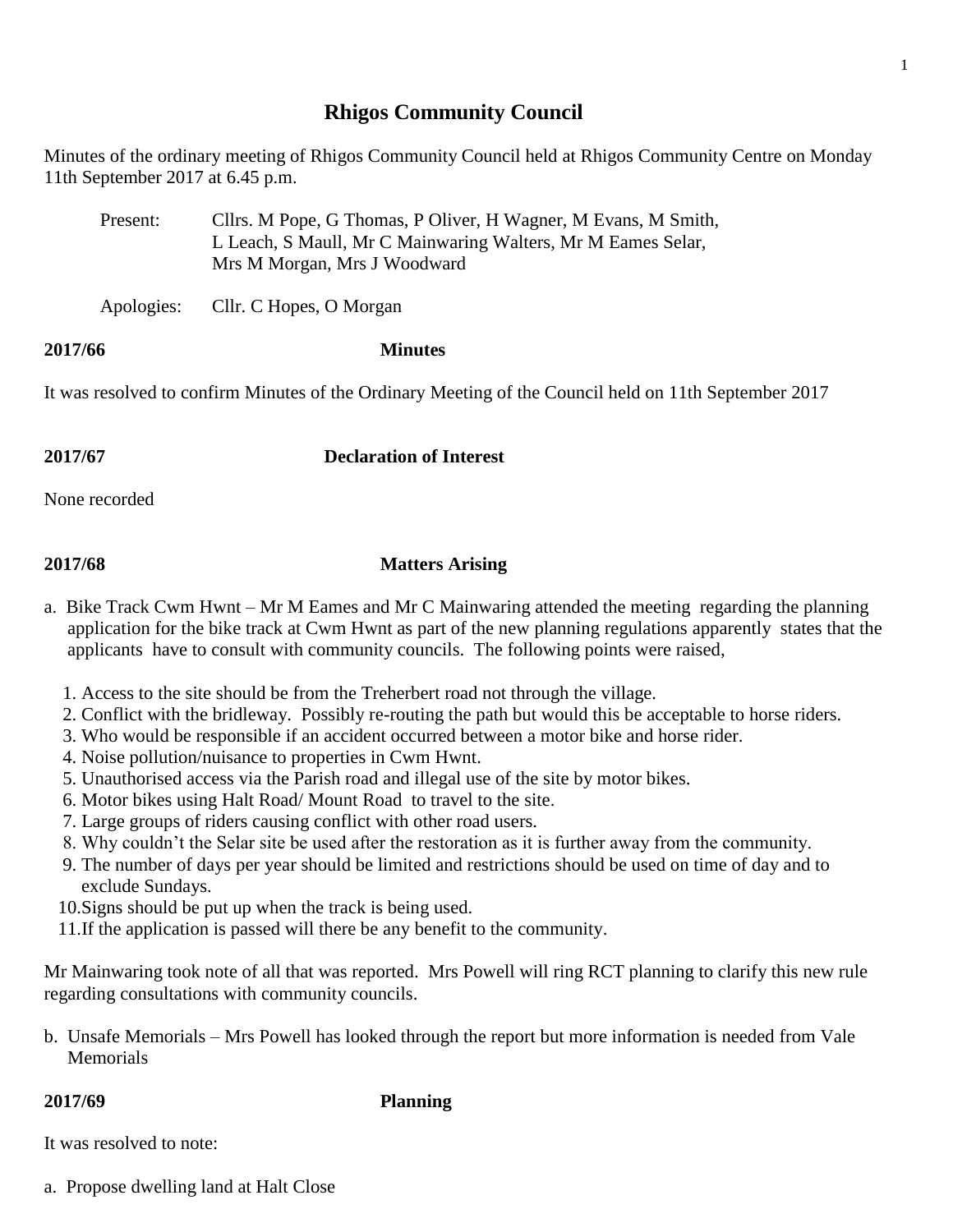### **2017/70 County Borough Council Matters**

It was resolved that the following complaints be passed on to Councillor G Thomas for his attention.

### Previous Complaints

Barrier across Parish Road – Nothing to report

There a lot of people suffering from cancer in Rhigos and a high volume of asthma. – Cllr. Thomas has had a meeting with Public Health Wales and will obtain dates for a joint meeting.

Rhigos Post Office is still closed – Still looking for another option.

Fence down at the old Ffyndaff site.

The lay by in front of the bus stop at Heol y Graig is breaking up.

Land adjacent to the General Store – unable to verify if there is knotweed there, no planning consent applied for.

Tanks on Selar site – the site has been used for 10 days to date

A tip is being made at the Selar site – no reply yet.

A trench has been dug through Treherbert roundabout.

There is no tarmac on the footpath at the end house of Heol Gwrangfryn.

Trees are overhanging the road on the bend near the Plough.

There is a dip in the pavement between  $4 \& 5$  Heol y Graig and water is holding there.

RCT have done nothing about the Right of Way down Tram Road.

There is a dip in the pavement at Smiths Avenue which is holding water – this should have read Heol Pendarren

Drilling has taken place on the ground near the shop this has been reported as no drilling should be taking place.

### New Complaints

- a. There is a dip in the pavement in Heol Pendarren.
- b. The pavement between the school and the main road is broken up.
- c. The trees need cutting back near the ground belonging to the community council.
- d. Grass is growing through the pavements on the main road and at the bottom of Mount road.
- e. Could the council have a revised copy of the restoration plans for Selar
- f. Japanese knotweed is growing by the bus stop near Hendre Fawr, Mount Road and in the river near the shop.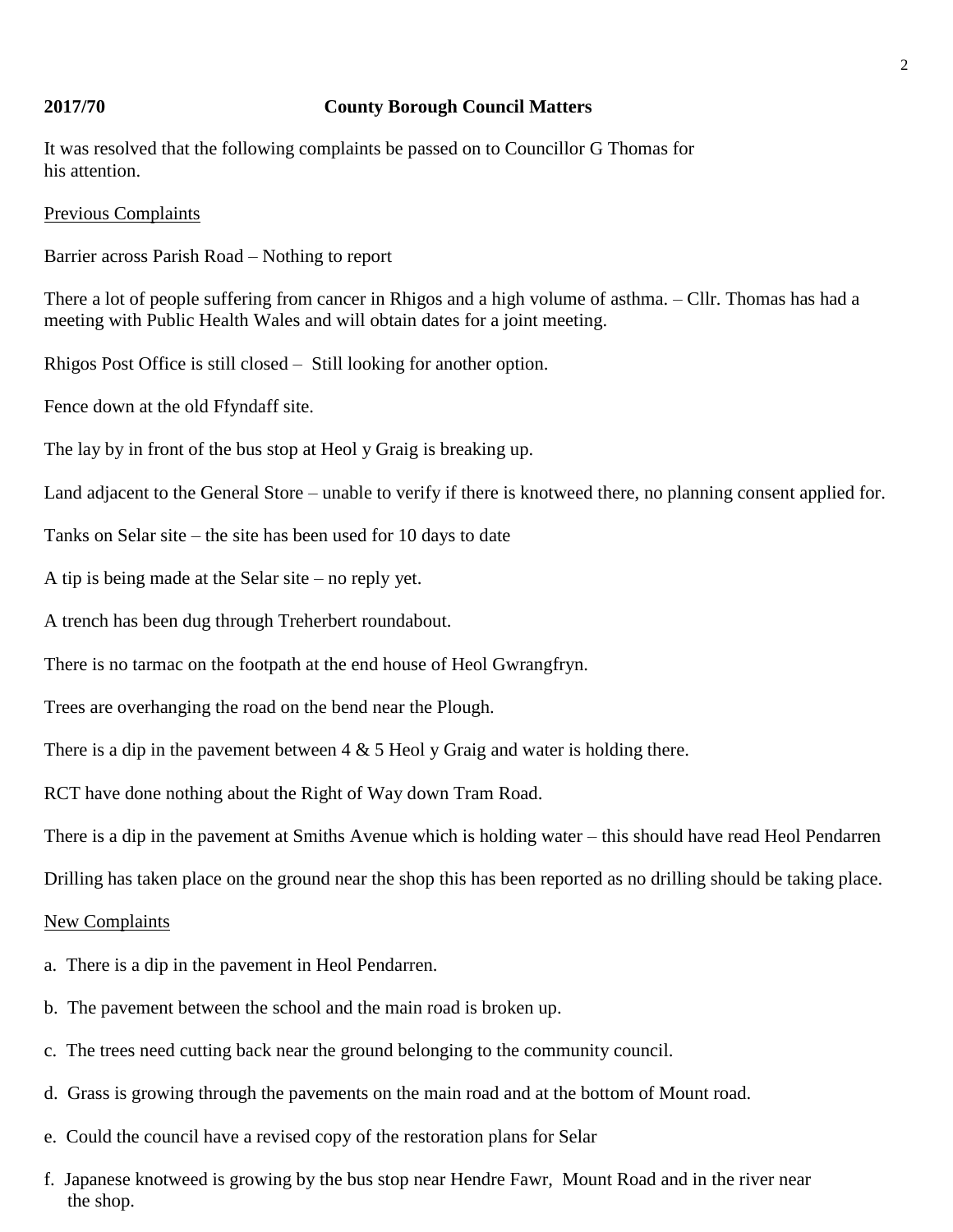- g. There are lights out from the shop to the rugby club.
- g. The footpaths near the school need sweeping.
- h. A bag of rubbish has been left neat the bus stop on the main road.
- i. A metal BT cover on the pavement has lifted outside 15 Heol y Graig.
- j. Is there anywhere other than the shop where recycling bags can be picked up in the village, the mobile library has them.
- k. The drain on the corner of Mount road is blocked and the grass needs cutting around the fire hydrant.

### **2017/71 Correspondence**

It was resolved to receive the following correspondence.

- a. RCTCBC dog control Aberdare Park
- b. Welsh Government dualling of A465.

### **2017/72 Rhigos Playgrounds**

- a. Heol y Bryn playground there has been a complaint that there are no baby swings in the park. An official opening needs to be arranged.
- b. The Old Adventure playground a committee has still not been set up.

**2017/73 Rhigos Signs**

No update

### **2017/74 Rhigos Cemetery**

Mrs M Morgan and Mrs J Woodward attended the meeting to ask why the new caretaker that has been appointed did not live in Rhigos as the advert stated that applicants had to be from the village. Mrs Powell will invite Mr Boggis to the next meeting as the council were under the impression that he was moving into a property that he owns in the village. They also complained that he was not strimming between the headstones.

Cllr. Tobin has taken a contractor to the cemetery to look at the railings, some parts are badly in need of replacing.